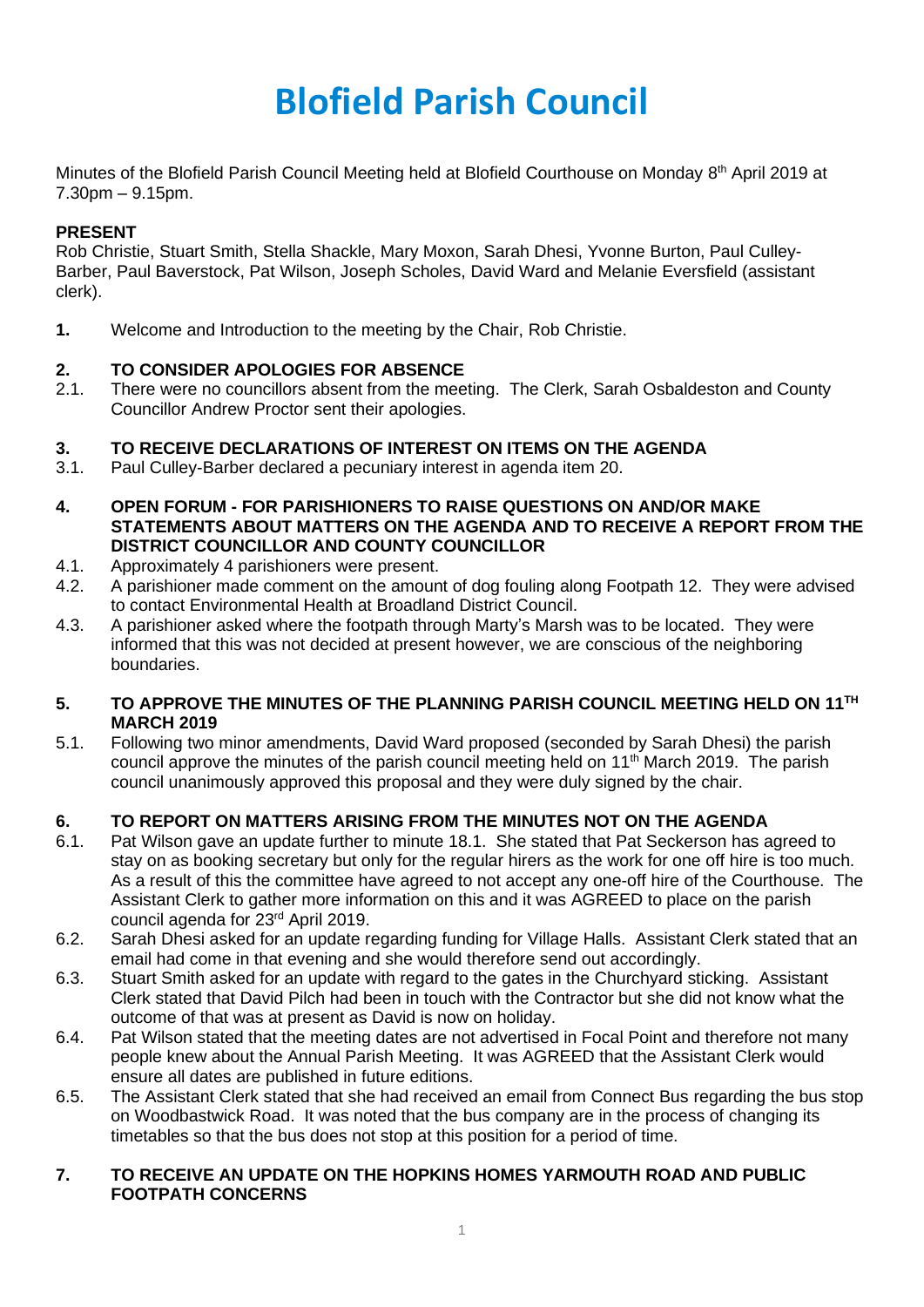7.1. Councillor Stuart Smith stated that there is no update at present as he is struggling to make contact with the correct representatives.

## **8. TO APPROVE INVOICES FOR PAYMENT**<br>**8.1.** David Ward proposed the council approve (

David Ward proposed the council approve (seconded by Paul Culley-Barber) all payments totalling £6,272.48 (see Appendix 1). The council unanimously approved this proposal. The receipts to date and bank reconciliation to 31/03/2019 were noted. The remaining bank reconciliation to be addressed at the next council meeting when the Clerk is present.

## **9. TO NOTE THE PAYMENT OF S106 FUNDS FROM BROADLAND DISTRICT COUNCIL TO HEATHLANDS BOWLS CLUB.**

9.1. Stuart Smith and Rob Christie explained that £3,240 of S106 funds has been paid to Heathlands Bowls Club from Broadland District Council. It was AGREED to write a letter to Heathlands and the Bowls Club asking that in future any requests for S106 money be applied for through the Parish Council so that it can ensure benefits are maximised for the whole of the community.

## **10. TO APPROVE THE FOLLOWING DOCUMENTS FOR THE FORTH COMING YEAR**

- 10.1. The following documents were reviewed and recommendations made:
	- Complaints Policy no changes proposed.
	- Grievance and Disciplinary Policy no changes proposed.
	- Filming and Recording Policy Minor amendments made.

The Assistant Clerk to upload these onto the website.

## **11. TO RECEIVE AN UPDATE REPORT ON CURRENT PROJECTS AND AGREE ANY NECESSARY ACTIONS**

- 11.1. The Assistant Clerk stated that a start has been made on the footpath at the churchyard and now that the mesh has been delivered it will set to continue on 18<sup>th</sup> and 20<sup>th</sup> April 2019.
- 11.2. The Assistant Clerk stated that she has received an email from NCC Highways Officer, Paul Sellick, stating that he is still awaiting permission from Cadent before works to the TROD can commence.
- 11.3. NCC Highways Officer, Paul Sellick, has also stated that he will look at the viability of a bus shelter at Mill Road Bus Stop before the Council considers a bid for the Parish Partnership 2020/2021.

## **12. TO RECEIVE AN UPDATE ON MARTY'S MARSH 5 th APRIL MEETING AND AGREE ANY NECESSARY ACTIONS**

12.1. Yvonne Burton and Rob Christie gave a detailed report on the above meeting. A preliminary timeline has been made with quotes for a 10-year management plan being obtained in May/June time. July/August the planning application for change of use will be composed. At this point BADCOG will be allowed access to start work to restore the site following bird nesting season. Planning permission will go to Planning Committee in September and at this time it is hoped a 10-year management plan can be adopted. Various meetings have/are being held including meeting with Norfolk Wildlife Trust, Brundall Parish Council and Cremer's Meadow.

## **13. TO RECEIVE AN UPDATE ON THE PARISH CONSULTATION PROJECT AND AGREE ANY NECESSARY ACTIONS**

13.1. Rob Christie reported that following a meeting with Rachel and Emma on 19<sup>th</sup> March, the revised project proposal was agreed at the Council meeting on 25<sup>th</sup> March. The project is still in the very early stages and the steering group will meet in the coming weeks. No date has been set yet.

## **14. TO NOTE AWARD OF 50% FUNDING FROM THE NCC PARISH PARTNERSHIP SCHEME FOR VILLAGE GATEWAY SIGNS AND AGREE NEXT ACTIONS**

14.1. Stuart Smith stated that notification had been received that 50% funding had been agreed. Stuart and Sarah Dhesi to meet with Paul Sellick, NCC Highways Officer, to look into the sites/locations of the signs further and confirm the exact proposals before coming back to the Council for approval. Stuart to chase meeting with Paul.

## **15. TO RECEIVE AN UPDATE FROM THE ALLOTMENTS/COUNCIL WORKING PARTY MEETING**

15.1. Sarah Dhesi and the Assistant Clerk gave an update on the meeting that took place on Sunday  $7<sup>th</sup>$ April 2019. The works to the water supply has been done and already can see great improvement.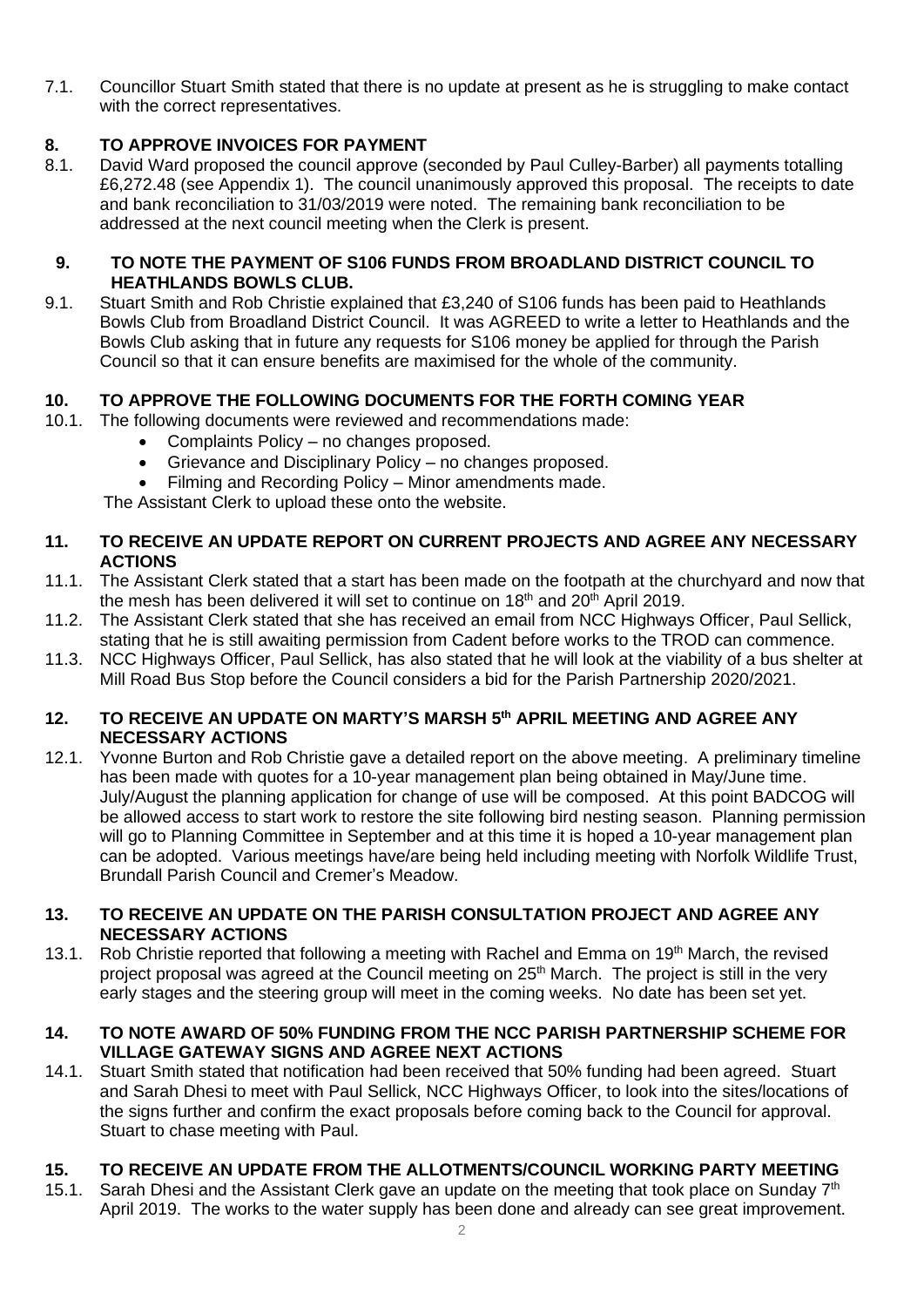The advert in Focal Point was a great success and there is now waiting list. Work parties have been taking place with the hedges being cut, pot holes in the car park being filled and a bonfire taking place before 31<sup>st</sup> March. It was noted that a lot of plot holders have bird boxes on their plots which was lovely to see.

- 15.2. A meeting with Highways England to discuss the red line boundary is to take place on Thursday 11<sup>th</sup> April at 2pm and the meeting discussed joint questions to ask.
- 15.3. Allotment rent invoices will be sent out this week with the Assistant Clerk attending the AGM on 28<sup>th</sup> April to collect most rents. At the AGM the issue of livestock will also be discussed.
- 15.4. Pest Off will commence the contract on 1<sup>st</sup> May 2019 when Burrells will leave. The Assistant Clerk explained that the Council needed to complete the contract with Pest Off and issue payment of £390.00 upfront. It was therefore proposed and seconded that the Assistant Clerk signs the contract on behalf of the Council and that a cheque for £390.00 be raised at tonight's meeting. (7 councillors voted for and 4 abstained from voting).

## **16. TO RECEIVE A QUARTERLY UPDATE ON THE MARGARET HARKER HALL AND AGREE ANY NECESSARY ACTIONS**

- 16.1. Sarah Dhesi stated that grants from Awards For All and Norfolk Foundation Grant for the toilet refurbishment have been applied for and the outcome of both applications are still outstanding.
- 16.2. The MHH Trust have been looking at the maintenance works that need to take place following the recent survey of the site. Some of the works will be carried out in the coming months with the major works needing to be investigated and discussed further.
- 16.3. Following the meeting with the Parish Council on 1<sup>st</sup> April regarding governance the Trust are taking this very seriously and have already contacted Sally Hoare at Broadland District Council and asked for her assistance.

## **17. TO RECEIVE AN UPDTE ON THE MARGARET HARKER HALL TRUSTEES MEETING**

- 17.1. Sarah Dhesi gave an update on the meeting that took place on 1<sup>st</sup> April 2019. The Officers of the Trust were very grateful for the meeting as it highlighted some items that needed urgent attention. They were provided with lots of detail and guidance from the Charity Commission of which they can now take forward and deal with accordingly.
- 17.2. Sarah Dhesi was thanked for all of her work and time spent on this matter.

## **18. TO RECEIVE AN UPDATE ON THE NP LAW LEGAL ADVICE REQUESTED**

18.1. The Assistant Clerk stated that the advice we are requesting is to do with property and charities. It was noted that we have 8 hours of advice left and was therefore AGREED that we should use up the 8 hours of advice.

## **19. TO CONSIDER A MEETING REQUEST FROM BRUNDALL PARISH COUNCIL AND TO AGREE ANY NECESSARY ACTIONS**

19.1. The Assistant Clerk to arrange this meeting. It was AGREED that two councillors from the Community Facilities Project is invited along with Rachel Leggett.

## **20. TO RECEIVE AN UPDATE REGARDING NORFOLK COUNTY COUNCIL CHILDREN SERVICES MEETING AND AGREE ANY NECESSARY ACTIONS**

20.1. Stuart Smith and Rob Christie gave an update following the meeting with NCC Children Services on 4<sup>th</sup> April 2019. It was noted that until the public consultation takes place on 23<sup>rd</sup> May nothing else will be moving forward. The consultation will now have a wider remit and will involve the Parish Council's Community Facilities Project and the Doctor's Surgery plans to expand to cope with increasing patient numbers. The next meeting will take place at Blofield Courthouse on Thursday 20<sup>th</sup> June 2019 at 1.30pm. It was noted that the Parish Council will lead on the publicization of the consultation and Paul Culley-Barber had put a draft together which was agreed. The Assistant Clerk to let NCC Children Services look at the publication before she sends it out as far and wide as possible.

## **21. TO CONSIDER BDC GUIDANCE REGARDING S106 LAND IN THE PARISH AND AGREE ANY NECESSARY ACTIONS**

21.1. The guidance from Bob Fell, Section 106 Officer at Broadland District Council, was considered. It was AGREED to note the information at present until after the consultation on 23<sup>rd</sup> May and we know where we are with things. The Assistant Clerk to inform Bob Fell of this.